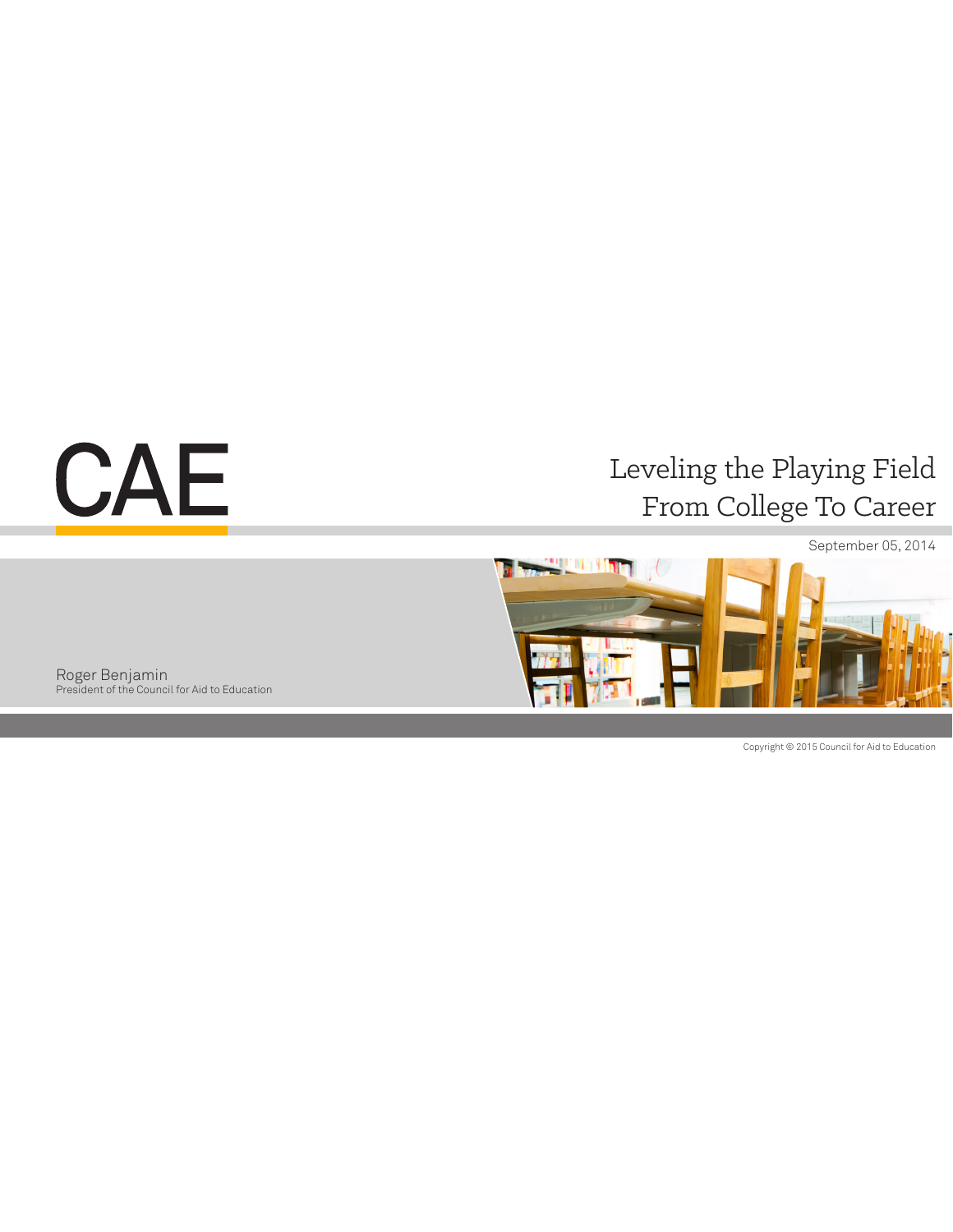### Preface

There is much to discuss, and debate, about the sources and effects of inequality on economic growth and social mobility, and the relationship between education and economic growth. However, an undergraduate degree from a highly selective and elite college gives students a strong advantage in gaining employment in jobs that promise greater lifetime earnings. The widely held assumption is that the prestige of the college is a useful proxy for the quality of the graduates of that institution. Irrespective of the relationship between education and economic growth, post-secondary education is imperative to the enhancement of human capital and a rich source of talent for employers. If there are significant bottlenecks, or structural impediments, that block equal opportunity for students of high ability that do not go to elite colleges, we should identify the problem and attempt to reduce or eliminate it.

In the United States, achieving equal opportunity in post-secondary education is typically described in terms of enrolling more underrepresented groups in selective colleges. The belief is that if this step is accomplished, it will have a fundamental impact on the problem of inequality at the national level. However, what if there are not enough places for students in selective colleges to accomplish this goal? What if selective colleges do not have enough capacity to make a significant impact on the problem of serving students from underrepresented groups with demonstrated high abilities? The rest of this paper will address these questions.

### Introduction

The post-secondary education sector is beset by a number of severe headwinds. Cost issues now elicit comparisons with the healthcare sector's cost problem. Access deficits continue to rise, and retention and graduation rates are unacceptable. Questions about the quality of education are increasing as well. Moreover, the rise of online and competency-based undergraduate programs, emerging across the for-profit, non-profit, and public sectors, constitutes a disruptive force that threatens the business model of the traditional brick-andmortar, post-secondary education sector.

However, it is important to remember that higher education was formed to achieve two principal objectives: 1) to provide education for students, encouraging them to achieve their highest intellectual potential, and 2) to encourage faculty to teach and produce scholarship and research to their highest level of ability. A principal role, introduced by Thomas Jefferson, is for higher education to be the major source of social mobility for all citizens. This ideal was institutionalized as the Morrill Land Grant Act of 1862. It is this principle that I focus on here. Today the college that students attend largely determines their economic and social chances in life. The question is whether the level of prestige granted to a select group of institutions unduly restricts the ability of all students to benefit equally from the educational attainments they demonstrate. Do all graduating college seniors secure jobs commensurate with their skills? If the answer is no, can we identify innovations that assist in leveling the playing field for all citizens?

### Equal Opportunity Not Equal Results

…if Smith and Jones have the same native talent and Smith is born of wealthy, educated parents of a socially favored ethnicity and Jones is born of poor, uneducated parents of a socially disfavored ethnicity, then if they develop the same ambition to become scientists or Wall Street lawyers, they will have the same prospects of become scientists or Wall Street lawyers if equal fair opportunity prevails. (Rawls, 2001, "A Theory of Justice," section 13)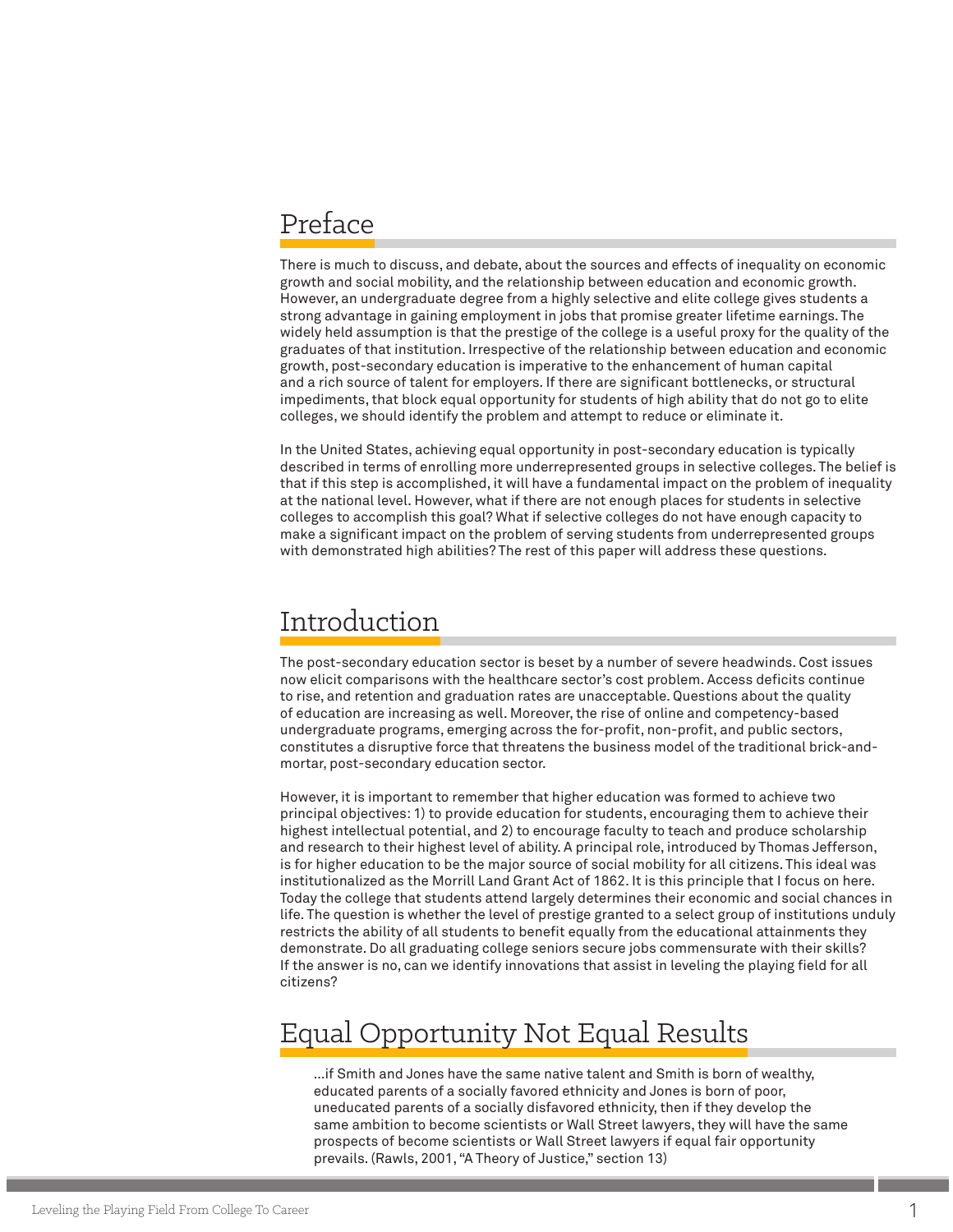This statement captures how the concept of equal opportunity is used here.

Since the premise I am beginning with is that there is not a level playing field for all graduating college seniors, a basic question is: Why have we not attempted to create and implement innovations to deal with the problem until now? Here is a good answer:

Goldman Sachs doesn't intrinsically care about Harvard. They care about finding the best person for the job. Elite brand degrees have just traditionally been the best proxy metrics for that because precise metrics weren't heretofore available. (Ferreira, 2013, "Disruptive Innovation vs. Harvard")

We now have precise metrics that can be used to offset the power of the proxy of elite brand institutions. The rest of this paper suggests how we can benefit from using them. I will use the Collegiate Learning Assessment (CLA), in particular the recent next generation of this protocol, CLA+, for my illustrative argument because I am most familiar with this assessment.<sup>2</sup>

## The Context for the Problem

If the absence of equal opportunity is the problem, can higher education be altered to create a more level playing field for all graduating college seniors? And, what is the premise behind this question? My argument is that, as in most countries, a set of selective colleges can be described as a positional good that determines the life chances of most students. The concept of positional good (Hirsch, 1976) describes goods that fall under the category of "zero sum," which means there are upper limits to their consumption. Only a finite number of people can attend a chamber music concert before it ceases to be one. The same thing is true about many other goods in life, including top positions in the private and public sector. The places at highly selective colleges are limited; again by definition, a selective college would cease to be one if it grew beyond perceived enrollment limits. (This itself is a contentious point for some.) Here I will attempt to provide empirical evidence that selective colleges do not enroll the vast majority of high-ability students (this term defined below). If this hypothesis is borne out, we have a mal distribution of our human capital at the societal level and an unequal playing field in the college-to-career space.

Second, are significant innovations in major social institutions, such as higher education, possible? The institution of higher education itself is rightly thought to be one of the major social institutions in American society, highly institutionalized and thus not easily transformed by outside disruptive forces. However, it is important to remember that humans create institutions and not the other way around (Harsanyi, 1969). Since the education system is the only venue we have to preserve and enhance human capital, it is prudent to audit it from time to time to judge whether it is in need of redesign. This is particularly true for U.S. post-secondary institutions because they have greater importance in today's Knowledge Economy, where national economies that strive to stay at the forefront of the new product-innovation cycle and the ideas that generate the highest economic value added are the winners.

Finally, does educational technology provide new ways to innovate in post-secondary education? The reason this question is important is because education technology now provides a cornucopia of potential innovations for higher-education institutions.

There are now technology-based solutions, including open-education resources, flipping classrooms, and adaptive and personalized instruction. Advances in education-assessment tools, the reason for the innovation suggested here, has been stimulated by recent investments of over \$360 million by the U.S. Department of Education in twenty-first-century tests, in support of the Common Core movement in K-12 education. As a byproduct, new ways to use educational technology have led to novel assessments—such as interactive games—that give promise of being widely implemented.

Significant innovation, in support of institutional redesign of important segments of highereducation institutions, is possible. We appear to be at a moment when we can think practically about re-engineering key processes to make the higher-education sector more efficient and more effective.

<sup>1</sup> See also Fishkin (2014) for a new treatment of the implications of equal opportunity.

<sup>2</sup> The other two national assessments are Proficiency Profile (Educational Testing Service) and The Collegiate Assessment of Academic Progress (ACT). These three critical-thinking tests were found to be reliable and valid in a test validity study sponsored by the Department of Education, Fund for the Improvement of Postsecondary Education. See Klein et al. (2009) cf Steedle, et. al. (2010).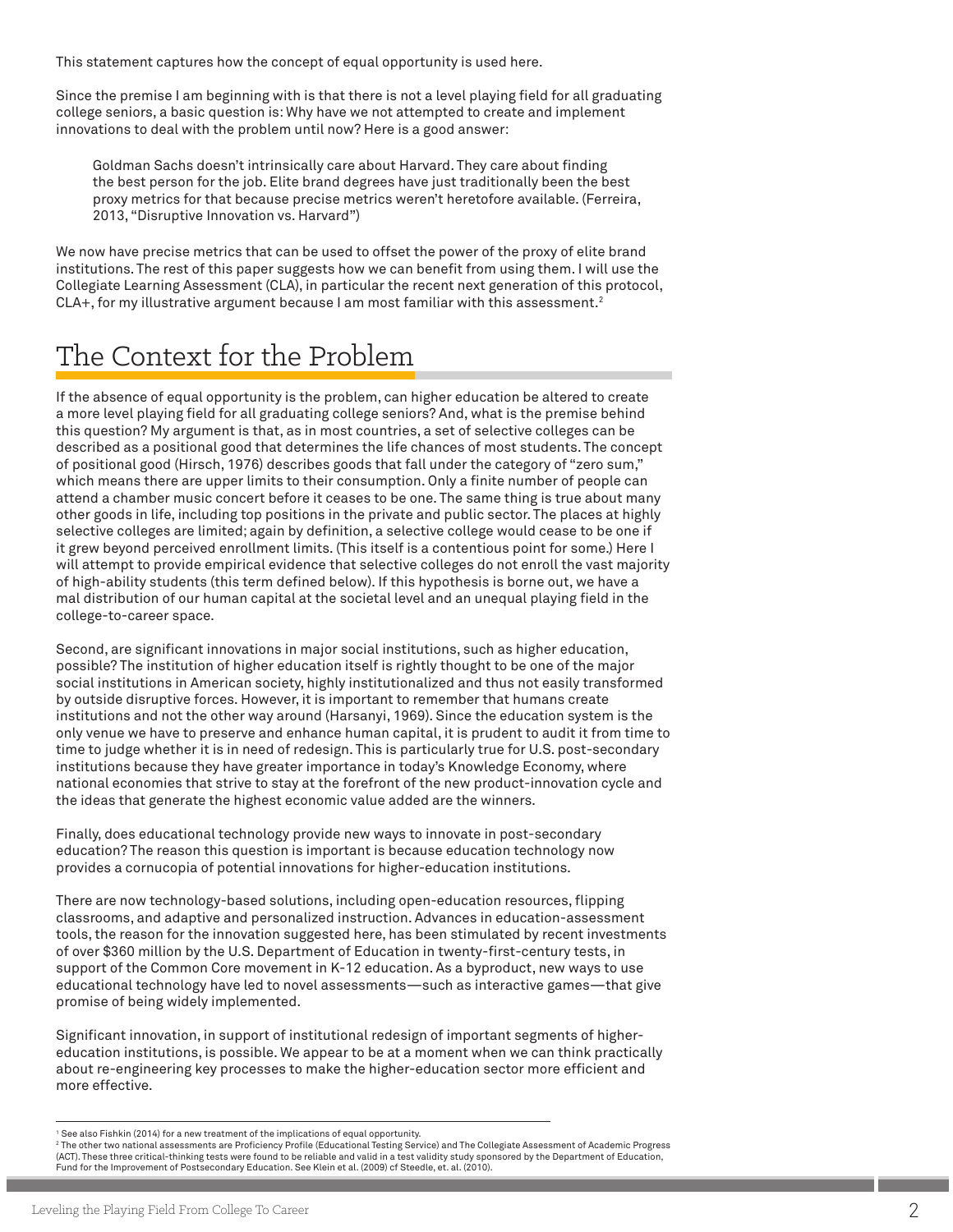### The Case for a Market Failure

Today, going to college is the principal means to success in the United States. However, all post-secondary education institutions are not equal; a few are viewed as selective colleges. These colleges, with the Ivy Leagues at the apex, are examples of positional goods. Only a small percentage of college students enter and graduate from these colleges. Many leading companies recruit only from this group of colleges. The most selective colleges and universities have strong barriers to entry. Students who win enrollment to these colleges tend to have the advantage of significant financial and social support from early childhood through high school.

Parents, with the appropriate financial means, are willing to financially support their children in gaining the skills needed for admission to Yale because that gives their children entry into the select circle of society's "winners," economically and socially. They have the resources to compete for top public and private leadership positions which, by definition, are finite, in short supply, and possess a zero-sum quality. There, typically, is only one CEO of a company, one dean and one president, respectively, of a university, and so on. Of course, selective colleges have scholarships and affirmative action policies that permit them to enroll minority students, but the resources devoted to these policies are not enough to have a significant impact on creating a truly diverse student body.

The gap between the per-student endowment of Yale versus a public university, such as the City University of New York, is so large that it is difficult not to conclude that education at Yale is a very different student experience, which gives graduates huge life-long advantages in their individual human capital assets. No one should want to harm Yale's ability to deliver an education of the highest quality. However, as the support for public higher education wanes across the United States, we must be prepared for even greater economic and social inequality, less social mobility, less diversity, and, in all likelihood, less economic growth. Why? Because the selective colleges may not supply a sufficient critical mass of educated citizens to maintain the U.S. human capital comparative advantage globally. Surely we should examine what might be done about this issue.

The rich diversity of American post-secondary education is correctly cited as a unique strength. However, just as we made significant changes in admissions requirements for college applicants in the aftermath of World War II by creating admissions tests, such as the SAT and ACT, to complement the high school GPA, we now face the need to create a test to complement the graduating college senior's GPA. We should do so to reset the opportunity structure held in place by the positional-good world of post-secondary education. However, we should not attack selective colleges but design a way to widen the opportunity structure for students in lessselective colleges. Why should we do this now?

The positional-good system of selective colleges may have made sense in an earlier age of American development. But with a population of over 320 million (to be 400 million in three or four decades), the bulk of whom live well outside the geographic reach of most of the selective colleges, we need to dramatically expand the opportunity system created by post-secondary education. This is especially true for underrepresented high-ability students because they appear to attend less-selective colleges in overwhelming numbers. What follows is an attempt to justify this problem statement and suggest a way to attack it.

### The Problem to Solve

Hoxby and Avery (2012) demonstrate that as many as 10 to 15 times the number of African American and Hispanic students, as previously thought, have SAT or ACT scores that meet the admissions requirements of the most prestigious colleges in the United States. However, these students are often advised not to apply to selective schools and attend high schools not visited by college recruiters from elite institutions. If we did not have the SAT and ACT in place, admissions officers would only have students' high school GPAs to rely upon for admissions decisions. There likely would be even fewer students from underrepresented groups admitted to the most selective colleges because the SAT and ACT provides important additional information to students' high school GPAs (Kobrin et al., 2008).

 $^{\rm 3}$ The per student endowment at Yale University is \$1,750,000 while the per student endowment at the City University of New York ranges from a few hundred dollars at Medgar Evers College to \$9,000 at Baruch College. Voluntary Support of Education, VSE Data Miner, cae.org.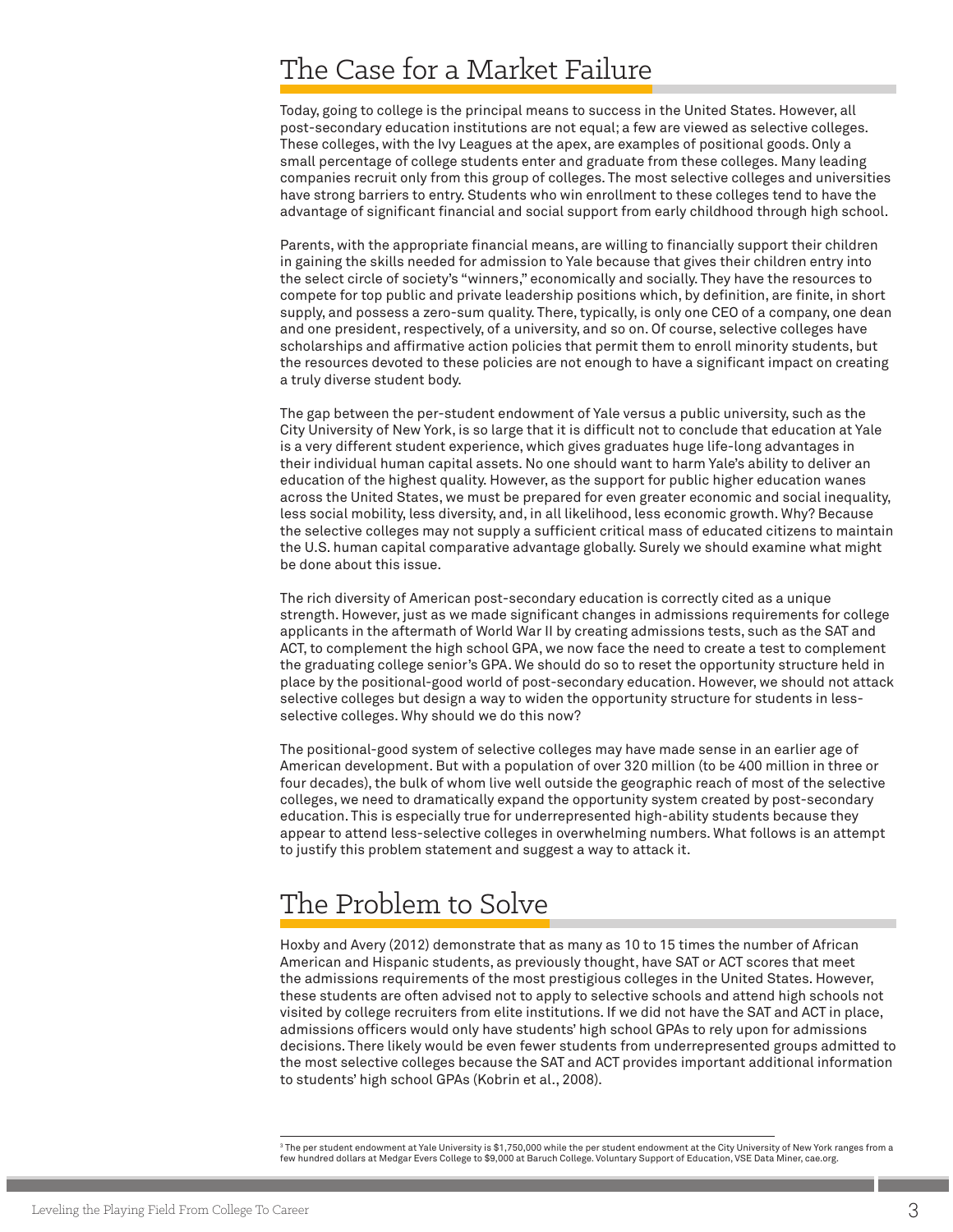College to work presents a more severe market failure because there are no tests to accompany students' college cumulative GPAs that could control for the grade inflation and variability of grades across colleges. Such a test could assist in leveling the playing field for students from less-selective colleges without damaging the prospects from selective colleges.

### Students

Grade inflation has resulted in the national mean college cumulative senior GPA rising to 3.3 (on a four point scale) (Rojstaczer and Healy, 2012). This means that most graduating seniors do not have an objective way of distinguishing their skills from other students when they apply for jobs; they are all above average. Students who attend the top 150 selective institutions are likely to get a pass because many employers will choose students based on institutional prestige. However, what about the others, the 90-plus percent of graduating seniors who attend less selective institutions? Moreover, what about the most disadvantaged students? There are a large number of low income students who graduate from these colleges and universities that have the critical-thinking skills and abilities that employers cherish.

### Colleges

Less-selective colleges produce many college graduates who achieve distinction in their careers. However, they face a branding problem. Since these colleges do not have reliable tools that make the case for their stronger graduating seniors, employers may never discover their students. Less-selective colleges, in particular, should consider recommending that their graduating seniors take CLA+. This should increase the number of their graduates at the peak of the value-added economic product cycle. If this turns out to be the case, less-selective colleges will change employers' preconceived notions about their graduates and the colleges that produce them.

In sum, the market failure between graduating college seniors in less-selective colleges seeking employment and employers is blocking hundreds of thousands of students from attaining employment appropriate for the high-ability skills they have attained. Too many students do not get to interview for jobs that they have the skills for because employers are unaware of them. This is bad for the students in question, their institutions, and employers. At the macro level, it means too much of our human capital is mal distributed. And it also is a major block to opportunity for high-ability students from disadvantaged backgrounds who attain skill levels equivalent to their selective college counterparts.

### Employers

Employers spend much time and money interviewing potential applicants for jobs. Some employers give applicants assessments on the skills and abilities they require in their employees. However, in the age of grade inflation, how do hiring managers decide who to interview in the first place? If, in addition to résumés and college transcripts, hiring managers have the results of a valid and reliable critical-thinking test, their pool of potential applicants would be enlarged. The employment process would be more effective and efficient, and employers would be better equipped to tap the social, economic, and ethnic diversity of students reflected in all of our colleges and universities.

Increasingly, employers have been forced to ask applicants to send their SAT/ACT scores or Graduate Management Admission Test (GMAT) scores along with their résumé because the high level of grade inflation means the transcripts of graduating seniors do not supply sufficient information about the job candidates' skills. This is unacceptable. The GMAT, a solid critical-thinking test, is targeted for a small population of students applying for businessschool programs. The SAT is not an acceptable measure for the skill levels college seniors have achieved, for two reasons. First, reliance on a test that applicants took before they entered college means no credit is given to the effect of the college experience. This not only unacceptable, it is not credible. We know from analysis of the CLA database that the overall mean student-learning growth, for college students from freshmen to seniors, is .73 (a .44 standard deviation). This finding is based on analysis of all students taking the CLA in over 1200 test administrations over the past eight years. This is a significant effect. College does matter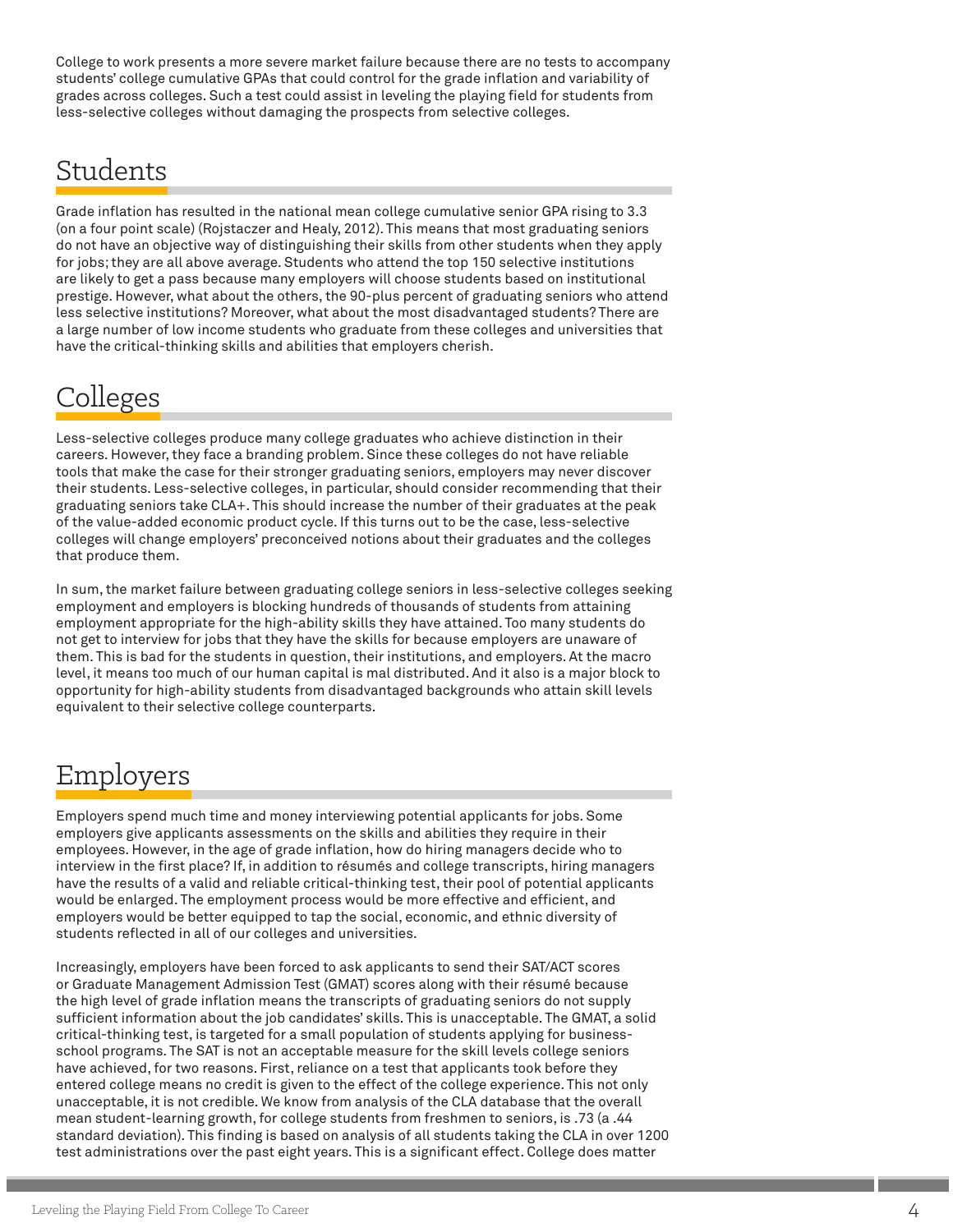to student-learning growth, and it matters a lot (See Benjamin, 2014). We should not assume that college does not matter. Moreover, we should **not** ignore the strong probability that many of these same students and their Hispanic and non-Hispanic white counterparts who attend less-selective colleges exhibit above average growth in their critical-thinking skills as a result of their college experience, **even if** they do not attend highly-selective colleges.

### The Challenge

If employers had the results of a reliable and valid pre-screening assessment of graduating college seniors, that might provide suitable information to enlarge the pool of potential applicants. If less-selective colleges produce many college graduates that achieve high levels of the skills employers cherish and can overcome the problem of employers not knowing how to find these students, these institutions will change the perception of employers about their graduates and the colleges that produce them.

The hypothesis, then, is that less-selective colleges graduate a large number of high-ability students (as defined by appropriate standardized assessments), as many or more students than the selective colleges that serve as the proxy for excellence as noted by Ferreira on page two.

### Validating the Market Failure Thesis

There is at least one data set that may be useful for this purpose, the data set of the Collegiate Learning Assessment (CLA and CLA+). There are two other reliable assessments in the graduating senior space, the ETS's Proficiency Profile and ACT's Collegiate Assessment of Academic Progress (CAAP), that are also potentially appropriate for this purpose. What is CLA+? Is it reliable and valid?

CLA+ measures critical-thinking skills, regarded as the top priority by employers (Hart Associates, 2013), including:

- analysis and problem solving
- writing mechanics
- writing effectiveness
- scientific and quantitative reasoning
- critical reading and evaluation
- critique an argument

These cognitive skills are independent from academic disciplines and are teachable. They are thought to be particularly important skills in today's Knowledge Economy where one can Google for facts and, hence, the question becomes whether the student can access, structure, and use information, not just whether he or she can remember the content; these skills are highly prized by faculty and college leaders who, like their K-12 counterparts, are moving toward "deeper" learning in both K-12 and higher education (Benjamin, 2014). 4

CLA, and the updated CLA+, has been used in over 700 colleges and universities in the United States, many testing on an annual basis since 2004-05. It has been used internationally in approximately 125 colleges in 12 different countries.

4 For evidence of reliability and validity see the following sources. Klein and R. Benjamin. The CLA+ at cae.org. See also the 90 studies of reliability and validity listed and analyzed in R. Benjamin et al. (2013), The Case for Critical Thinking Skills and Performance Assessment at cae. org. For important new validity evidence see R. Arum and J. Roksa, forthcoming 2014, which shows that graduating seniors who do well on CLA+ are in better financial situations and are much more likely to be employed than those students who do poorly on CLA+.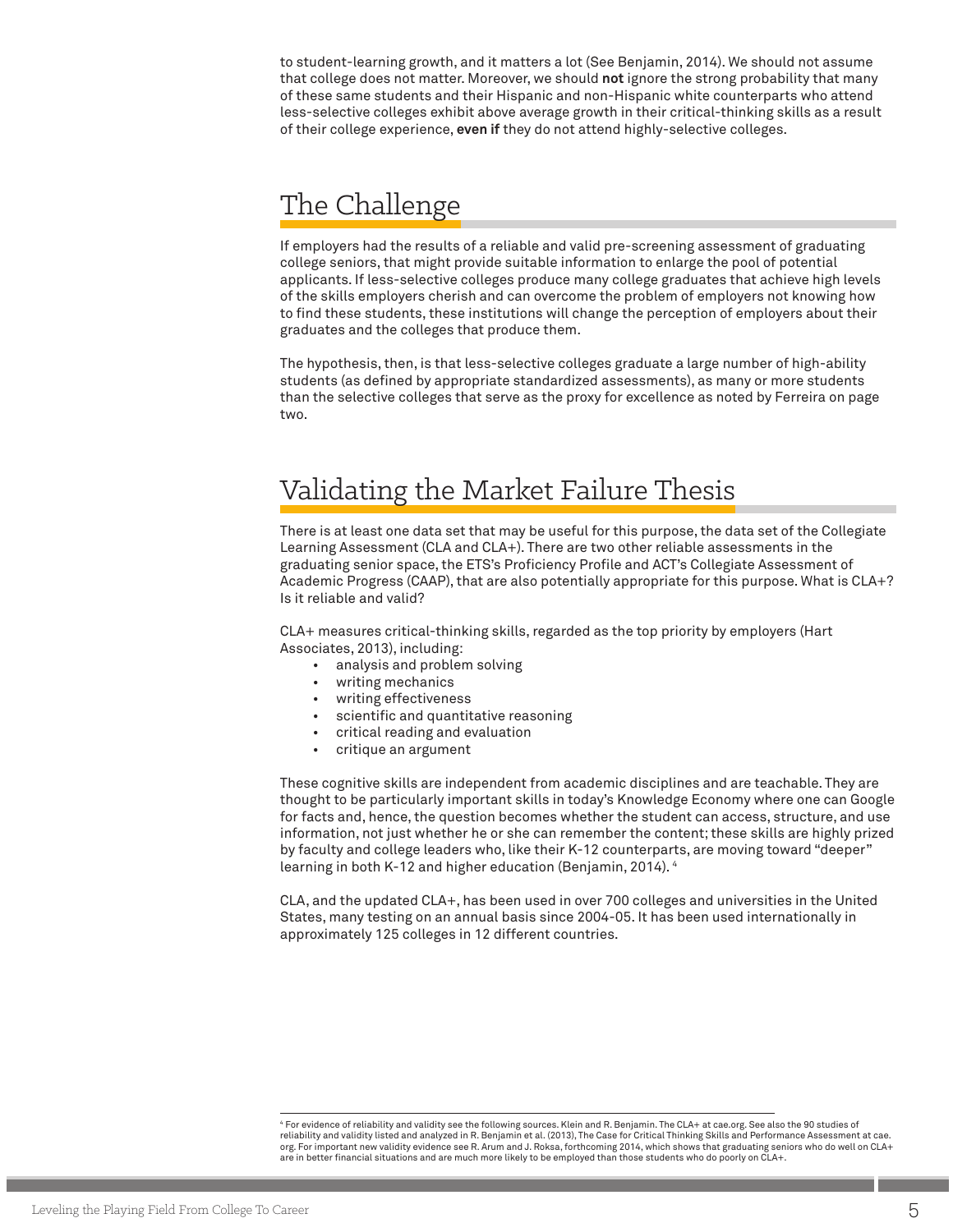### Figure 1 Distribution of Senior CLA Scores



Figure 1 indicates that 68% of the students fall within 1 standard deviation of the mean score 1159. The question is how many of the students scoring in the top 10%, 25%, and 50% are in selective versus less-selective colleges (see Appendix C).

| Table 1                                                 |
|---------------------------------------------------------|
| Proportion of Selective vs. Less-selective Institutions |

|                | Colleges & Universities |              | <b>Student Enrollment</b> |                   |  |
|----------------|-------------------------|--------------|---------------------------|-------------------|--|
|                | 1980                    | 2012         | 1980                      | 2012              |  |
| Selective      | 143 (5%)                | 143 (5%)     | 762,248 (12%)             | 940,771 (9%)      |  |
| Less Selective | 3,014(95%)              | 3,014(95%)   | 5,584,841 (88%)           | 9,823,718 (91%)   |  |
| ALL            | 3,157 (100%)            | 3,157 (100%) | 6,347,089 (100%)          | 10,764,489 (100%) |  |

Table 1 was constructed to set the context for our test of whether a market failure exists. Over the past 30-plus years, the number of students in the 143 selective colleges has grown by 171,000. Over that same time period, the number of students attending less-selective colleges has grown by over 4,200,000. The largest growth in four-year college attendance is in the lessselective colleges.

The list of selective colleges is based on the Barron's selectivity college index (See appendix B and C), the same index used by Hoxby and Avery (2012). Of course, any division of colleges and universities into selective and less-selective categories can be challenged. For example, today Indiana University, the University of California, San Diego, and private liberal arts colleges, such as Earlham College and Kalamazoo College, would appear to warrant the label selective. The Barron's selectivity index reflects judgments based on past performances which may not capture recent trends. Based on the analyses here, the list of selective colleges itself should be widened.

### Table 2

Projected National CLA Performance

| А                                | Exiting Seniors at CLA Institutions                         |               |               |  |
|----------------------------------|-------------------------------------------------------------|---------------|---------------|--|
| Actual<br><b>CLA Performance</b> | Less-selective<br>Selective<br>Institutions<br>Institutions |               | ALL           |  |
| Above 1400*                      | 395 (24%)                                                   | 2,631 (6%)    | 3,026(7%)     |  |
| Above 1300                       | 841 (52%)                                                   | 8,001 (18%)   | 8,842 (20%)   |  |
| Above 1200                       | 1,284 (79%)                                                 | 17,956 (41%)  | 19,240 (43%)  |  |
| <b>ALL</b>                       | 1,627 (100%)                                                | 43,352 (100%) | 44,979 (100%) |  |

\*These scale points are based on the CLA scale, which like the "old" and upcoming SAT, ranges from 400 to 1600.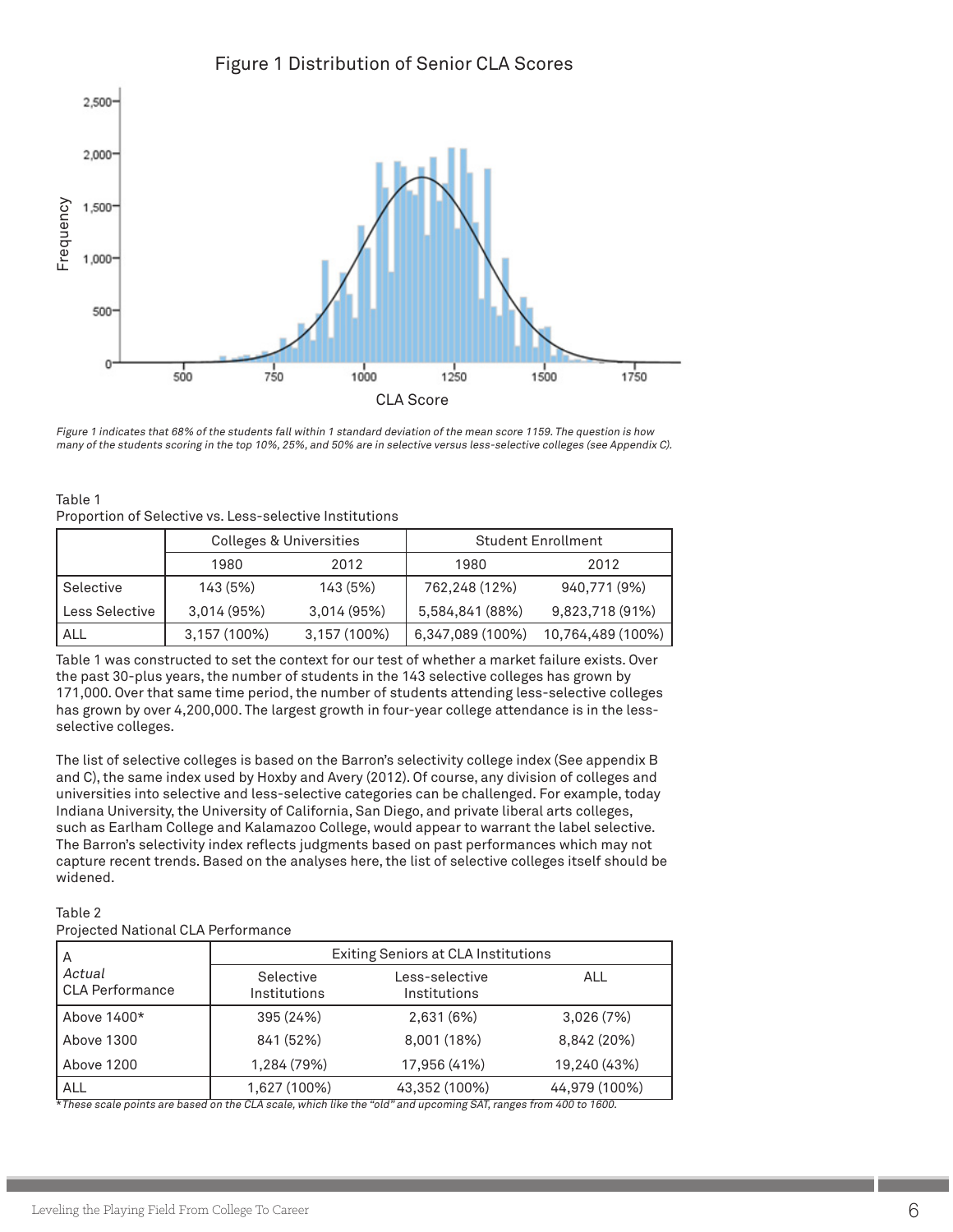| В                                                   | Bachelor's Degree Recipients Nationally (2011-12)<br>and Projected CLA Performance |                  |                  |  |
|-----------------------------------------------------|------------------------------------------------------------------------------------|------------------|------------------|--|
| <b>Projected National</b><br><b>CLA Performance</b> | Selective<br>Less-selective<br>Institutions<br>Institutions                        |                  | ALL              |  |
| Above 1400                                          | 53,307 (24%)                                                                       | 95,295 (6%)      | 148,602 (8%)     |  |
| Above 1300                                          | 113,497 (52%)                                                                      | 289,796 (18%)    | 403,293 (23%)    |  |
| Above 1200                                          | 173,282 (79%)                                                                      | 650,365 (41%)    | 823,648 (46%)    |  |
| <b>ALL</b>                                          | 219,572 (100%)                                                                     | 1,570,207 (100%) | 1,789,779 (100%) |  |

at given levels, due to a slight underrepresentation of slective colleges taking the CLA.

Using the percentages of students above 1400, above 1300, and above 1200, Table 2 shows that selective colleges produce a higher percentage (24%) of students above 1400 than the less-selective colleges (6%). However, there are almost twice as many high-ability students graduating from less-selective colleges above the 1400 level. The proportion of high-ability students in the less-selective colleges grows for students testing above 1300 and 1200 (see graph). The less-selective colleges have large percentages of low-income (Pell grant) and moderate-income students from diverse backgrounds.

Graph 1 captures this finding. A significant market failure exists in the college-to-career space.



Graph 1 Projected National CLA Performance

#### Geographic Distribution of Selective and Less-selective Colleges

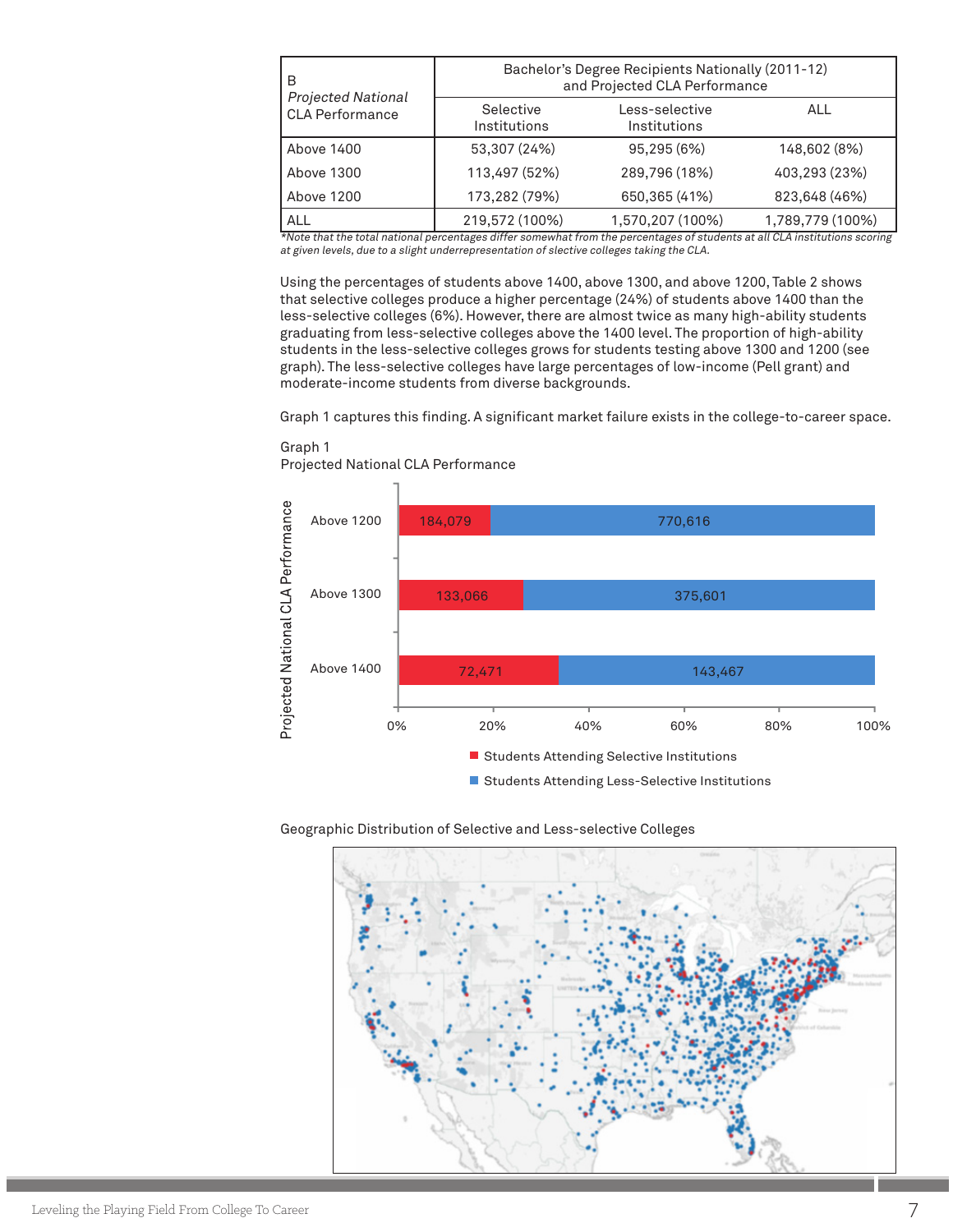The map shows that the selective colleges are isolated from most students in the United States. The 143 selective colleges, largely in the northeast, form a positional-good gatekeeper system that overly determines the life chances of all students across the country. We know most students attend college within commuting distance. The location of the selective colleges means there is a disconnect with large and growing ethnic/racial and income groups throughout the United States.

#### Table 3

Distribution of Student Race and Ethnicity, by Institutional Selectivity, 1980 and 2012

|                                  | Students |          | 1980                      |                                | 2012                      |                                |
|----------------------------------|----------|----------|---------------------------|--------------------------------|---------------------------|--------------------------------|
|                                  | ALL 1980 | ALL 2012 | Selective<br>Institutions | Less Selective<br>Institutions | Selective<br>Institutions | Less Selective<br>Institutions |
| Non-Hispanic White               | 81%      | 56%      | 86%                       | 81%                            | 58%                       | 56%                            |
| Hispanic                         | 5%       | 13%      | 3%                        | 5%                             | 9%                        | 13%                            |
| <b>Black or African American</b> | 9%       | 13%      | 5%                        | 10%                            | 5%                        | 13%                            |
| Asian or Pacific Islander        | 2%       | 6%       | 4%                        | 2%                             | 13%                       | 5%                             |
| Other                            | 3%       | 13%      | 3%                        | 3%                             | 15%                       | 12%                            |

Table 3 provides further evidence of the market-failure challenge. First, there has been a significant change in distribution of race and ethnicity by institutional selectivity from 1980 to 2012. The selective colleges are more diverse. The main point, however, is that the increasingly small proportion of total college enrollment made up by selective colleges reinforces the market-failure thesis. The major growth of enrollment is in the less-selective college group.

## Possible Solution

The goal is to develop tools that allow for the demonstration of skills that are important for both employers and students and to make that information accessible to students and employers. CAE has developed one process, labeled "CLA+ as a Work Readiness Pre-Screening Tool in the College-to-Career Space" (see Appendix A). It is being piloted to see if it can reduce the market failure.

Each student receives a score report that indicates the level of mastery for skills measured by CLA+. Qualifying students (those with proficient- or advanced-mastery levels) may claim a certified badge through a secure vault hosted by Pro Exam. Students will be able to store their score reports with online transcript service providers and place their CLA+ scores on employment boards. Qualifying students (those with top scores) were invited to a virtual career fair, hosted by Brazen Careerist, in May 2014 to meet with selected employers. Employers who attended the virtual career fair did so knowing that the students they met possess the mastery level critical-thinking skills they regard as requisites for an interview. Moreover, they knew that they met many students who have the diverse backgrounds they are seeking in order to diversify their workforce. Both employers and students saved time and money through the virtual career fair meeting.

Figure 2 illustrates the CLA+ Career Connect system.

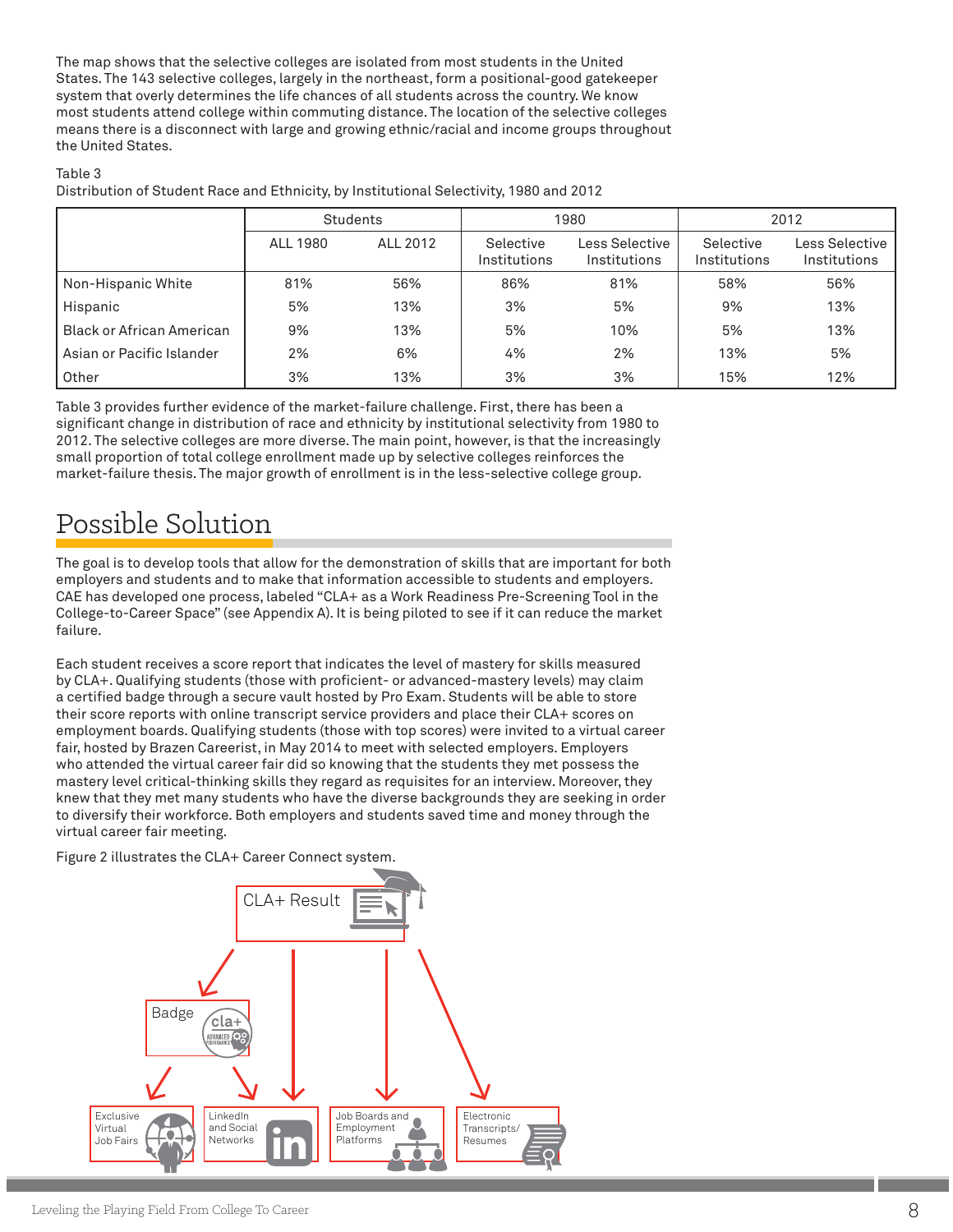The steps outlined above are possible for graduating seniors who take CLA+ and elect to add the additional information to their transcript, secure a certified badge, if eligible, and send their results to respected jobs boards accessed by employers. If students qualify, they can also attend a virtual career fair all of which will improve the odds of high-ability students in lessselective colleges to obtain a good job and start a promising career.

### Benefits of a More Level Playing Field

When groups do not believe the playing field is level, they become discouraged and drop out. If enough students and enough colleges and enough employers embrace the innovation outlined here, then the market failure will be reduced. Most economists agree that an open, transparent market brings greater benefits to buyers and sellers. Ways to reduce the "noise" between college and career should thus be encouraged. This would result in a better distribution of human capital and a more level playing field.

### Conclusion

Olson's collective action model (1965) suggests that new innovations are needed to help create a more level playing field. We cannot expect stakeholders at the selective colleges to deal with the problem alone. New innovations are needed to reset the rules of the game students, employers, and colleges operate within. There is a strong case for use of an appropriate standardized assessment to provide graduating college seniors and employers additional information about their critical-thinking skills. Such an assessment could be used as a sourcing tool by employers which would be of assistance to them and the students they identify assisted by the measurement tool.

The "tunnel effect," formulated by economists A. Hirschman and M. Rothschild, suggests why a more level playing field for careers encourages members of all ethnic/racial groups to compete/ work hard. Imagine you are in the left-hand line of two lanes of traffic held up in the Lincoln Tunnel. Frustration builds. Finally, cars in the right-hand lane begin to move. What are your emotions then? Hirschman posits that you are excited and now positive about the possibility that your lane of traffic is next to move. You see light at the end of the tunnel. However, what are your reactions when your lane does not move forward? You realize that while cars in lane 2 moved forward, your lane is stuck. You are stuck. That is when feelings of anger or despair set in.

The United States is only one example of the market failure. Based on countries that I have lived in, many countries probably exhibit significant disconnects between their higher-education systems and employment. Because many countries may face similar market failures between college and career, as outlined in this case study of the U. S., research programs should be formed to refute or corroborate the points I have made and create new evidence-based findings on the topic across nations.

Most importantly, the principle of equal opportunity is widely shared in liberal democracies (Hartz, 1955). "Equality has always been the most radical and potent idea in American history (Wood, 2014, p. 38). If it is problematic in the senior-to-career space for many students to find jobs appropriate to their skills, then that is a serious problem that we need to fix. Today, we have metrics to measure the quality of the skills that colleges and employers indicate they prize highly.

We also have education technology-based tools to more quickly inform employers and students about the cognitive skills required for jobs and the skills that students have that appear to meet those requirements.

The market failure problem between graduating college seniors and employers should be very high on the policy agenda to solve by both private and public stakeholders involved. It is a matter of significant national interest to more efficiently allocate the nation's human capital, the only resource any nation has, and to improve equal opportunity, which is key to improving economic and social equality.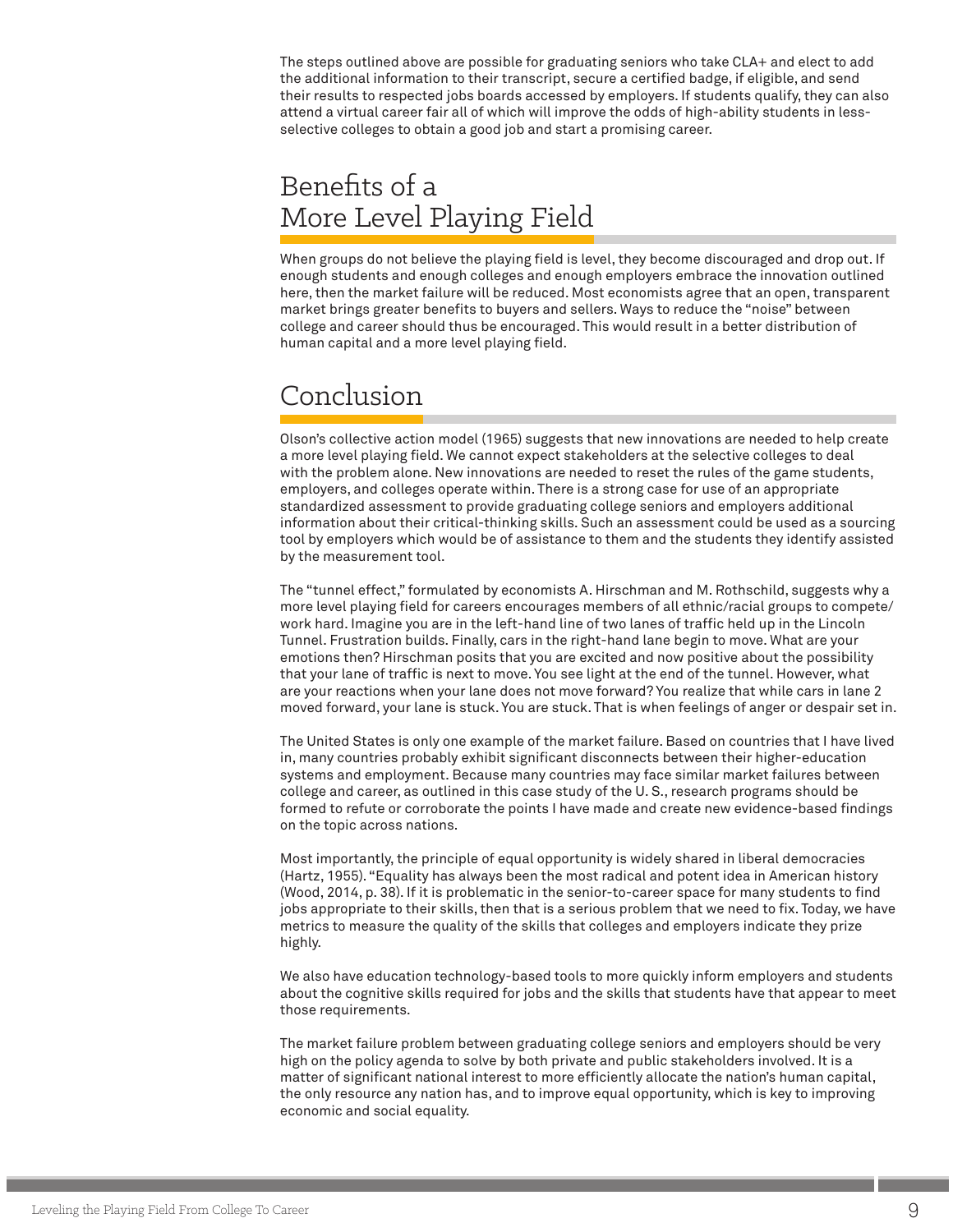### **The Case for CLA+ Career Connect as a Work Readiness Pre-Screening Tool in the College-to-Career Space**

#### **Types of Tests for Employers**

A large amount of time and energy has been spent designing assessments employers can use to make hiring decisions. Therefore, most of the attention devoted to assessments for work readiness is focused on the human resources department. Although assessment protocols for human resource departments may be tailored to meet a specific employer's needs, the assessment categories may be divided as follows:

- Aptitude tests—predictive of job success in specific fields, focus on abilities, such as spatial visualization, verbal conceptualization, and math aptitude. These tests are expensive, time consuming, and must be updated frequently to remain aligned with changing job requirements.
- Personality tests—"…instruments for the measurement of emotional, motivational, interpersonal and attitudinal characteristics as distinguished from abilities…" (Anastasi & Urbina, 1997). For example, characteristics such as one's openness to experience, extroversion, agreeableness, conscientiousness, emotional stability, well-being, and/or happines s are measured.
- Academic discipline tests—tests of content knowledge for particular fields and domains of knowledge. For example, these tests help answer questions like: Does an applicant for a position in accounting have the requisite content knowledge to do the job?
- Cognitive abilities tests—assess critical-thinking or cognitive skills (see below) but these tests are also extended to soft skills, such as persistence, collaboration, entrepreneurship, creativity, collaboration, and moral or ethical reasoning (Kraiger et. al., 1993).

The most prominent example of a work readiness assessment is ACT's WorkKeys (2014), which comprises a combination of these types of tests. This test, crafted to predict job success in thousands of occupations, most of which are in the sub-baccalaureate market, requires applicants to demonstrate familiarity with the skills needed for success in the occupation, but the test also predicts the ability of applicants to succeed.

#### **The Criteria for the Evaluation of Tests**

No matter what combination of test items make up an assessment protocol, reliability and validity, along with time and cost, are always the basic criteria used to evaluate the test. Validity concerns the extent to which the test measures the knowledge, skills, and abilities it is designed to measure. Reliability refers to the degree of consistency of students' scores across a test's questions, the consistency of scores across different assessors, and whether the tests are given to students under the same conditions and over the same time period and, thus, meet the essential criterion of fairness (Klein, 2002). The measurement science community views these two criteria as necessary for an effective assessment.

Time and cost are also crucial. Assessments that require more than two hours are restricted to high-stakes tests, such as the SAT, MCAT (medical school), and LSAT (law school). Tests that cost more than \$75 to \$100 are products for niche markets; for example, certification tests for specialized professional fields such as piloting an airplane.

The types of tests listed above vary on the criteria noted. Aptitude tests are costly and timeconsuming to administer. Academic discipline tests, geared towards specific fields, are possible to administer, but it is not easy to compare potential applicants across diverse fields. Personality tests are used widely but are not considered highly reliable by the measurement science community (Stabile, 2002).

Cognitive abilities tests are not only considered a significant requisite for employment success, they are the only tests with sufficiently high levels of reliability and validity (as defined by measurement scientists) that permit wide comparisons across all graduating college seniors,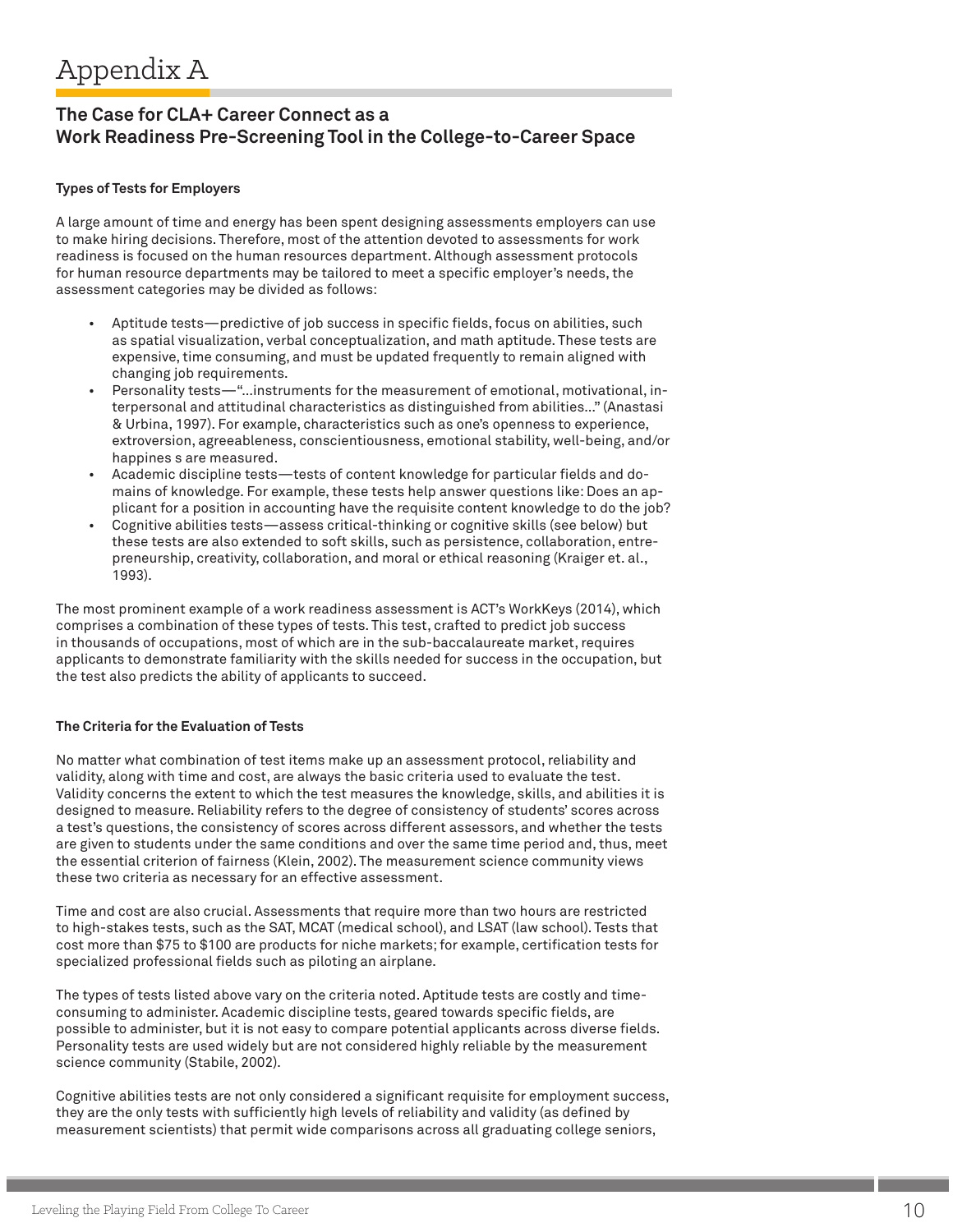and are also efficient in testing time and cost. Cognitive abilities can also be defined as criticalthinking skills, which are regarded as the top priority by employers (Hart Associates, 2013) and include:

- Analysis and Problem Solving
- Writing Mechanics
- Writing Effectiveness
- Scientific and Quantitative Reasoning
- Critical Reading and Evaluation
- Critique an Argument

Faculty surveys also place these cognitive abilities at the top of requirements for graduating college seniors (Hart Associates, 2013). Moreover, most colleges feature these skills in their mission statements or general education goals.

Three assessment organizations, ETS, ACT, and CAE, cooperated in a test validity study of the two multiple-choice tests that assess these critical-thinking skills developed by ETS and ACT, respectively, and the performance-based assessment developed by CAE. All were judged reliable and valid by the measurement scientists at these three education assessment organizations. However, this does not mean, necessarily, that all of the assessments measure the same criteria (Steedle, et al., 2012).

Many have suggested that measures of soft skills, such as entrepreneurship, collaboration, creativity, and moral or ethical reasoning, should be added to the above list of prioritized cognitive skills. These additional measures have not yet received the endorsement of the measurement science community in regards to reliability and validity (see Hersh, et al., 2012). Therefore, adding the soft cognitive skills to the above listed cognitive skills must wait for the research and development process to prove their reliability and validity. Therefore, development and implementation of combinations of the above types of tests for use by human resources departments to make hiring decisions will remain a long-term, perhaps ongoing, set of issues to solve for.

#### **The Case for A Pre-Screening Assessment**

Given the numerous combinations of work-readiness assessments and the difficulties involved in designing assessment protocols that meet the minimum conditions required by the four criteria of reliability, validity, time, and cost, it is understandable that a healthy debate is underway to clarify which strategy, or strategies, make the most sense for developing assessments that meet the needs of human resource departments. However, the implication of the market failure argument presented here suggests the emphasis on assessments for human resource departments is not the most urgent problem to focus on.

Employers indicate there is a significant skills gap in the United States. There are an estimated 10 to 20 million vacant jobs in the US (Economic Modeling Specialists International, 2014). The number of places for students in selective colleges remains static at under one million (see Baron's selectivity index). Employers need methods to distinguish the large number of students from less-selective colleges that display the requisite skills to succeed in the professional world. A significant increase in hiring high-ability students from less-selective colleges for competitive jobs would increase the motivation for additional students in these colleges to work harder to succeed.

#### **Meeting the Occam's Razor Test**

CLA+ Career Connect is built upon the foundation of the Collegiate Learning Assessment (CLA+), an assessment subjected to more than a decade of critical scrutiny by members of the measurement science community (See Benjamin et al., 2013). The result is a test that is viewed as reliable and valid. The time (90 minutes) and cost (less than \$50) required to take CLA+ are reasonable. The Career Connect system, based on education technology innovations, brings employers and eligible students together efficiently at little or no cost to either party. CLA+ Career Connect therefore meets the Occam's razor requirement that metrics should deal with the most significant problem and not be multiplied unnecessarily to deal with it .

The case to use a widely accepted critical-thinking test such as CLA+ as an additional tool to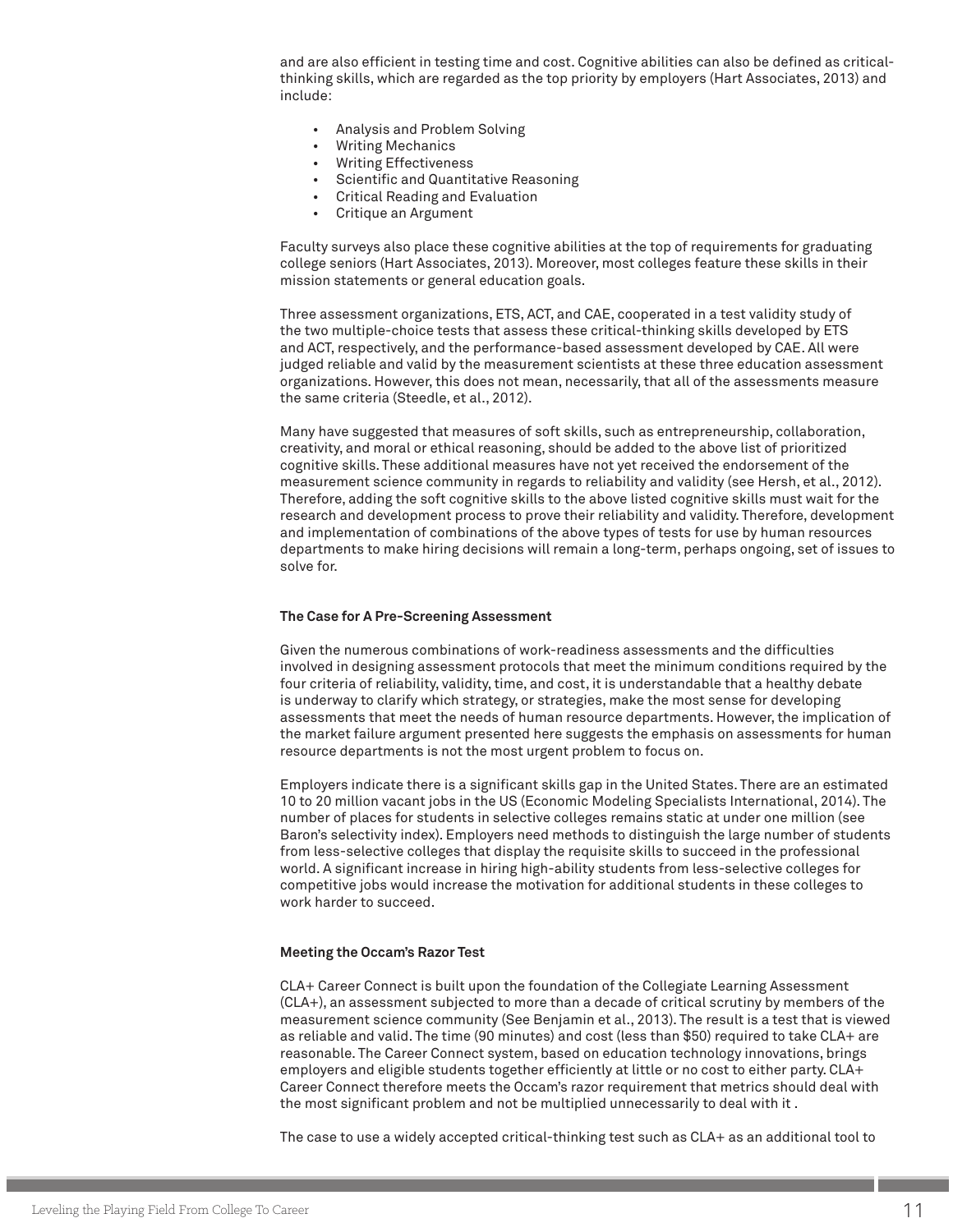prescreen potential applicants to determine who employers should consider interviewing is compelling. The critical-thinking skills measured by CLA+ capture a large percentage of skills desired by employers in a large number of fields that require a bachelor's degree, as defined in the Bureau of Labor Statistics OBON database. CAE proposes using CLA+, then, as a prescreening tool to reduce the "noise" between the employer and the applicants, particularly the graduating college seniors starting their job searches.



### Appendix B

#### **Data Sources:**

National college data were obtained from the National Center for Education Statistics, IPEDS website (http://nces.ed.gov/ipeds/datacenter//), and represent institutional enrollment, bachelor's degrees awarded, and race/ethnicity data for all four-year degree-granting institutions in the database for the years 1980 and 2012. Note that enrollment data are not available for all institutions; these data were reported for 1,826 institutions in 1980 and 2,806 institutions in 2012.

CLA performance data are from all U.S. four-year institutions that tested seniors in spring 2011, 2012, and 2013.

Selective institutions consist of those identified by Heller (2004). Note that three of the institutions in Heller's list—all part of Rutgers University—are considered a single institution by NCES, so the count of selective universities is smaller here (N=143 vs. N=146). Heller's list is based on information provided by Barron's selectivity college index ("Barron's Profiles of American Colleges," 2004).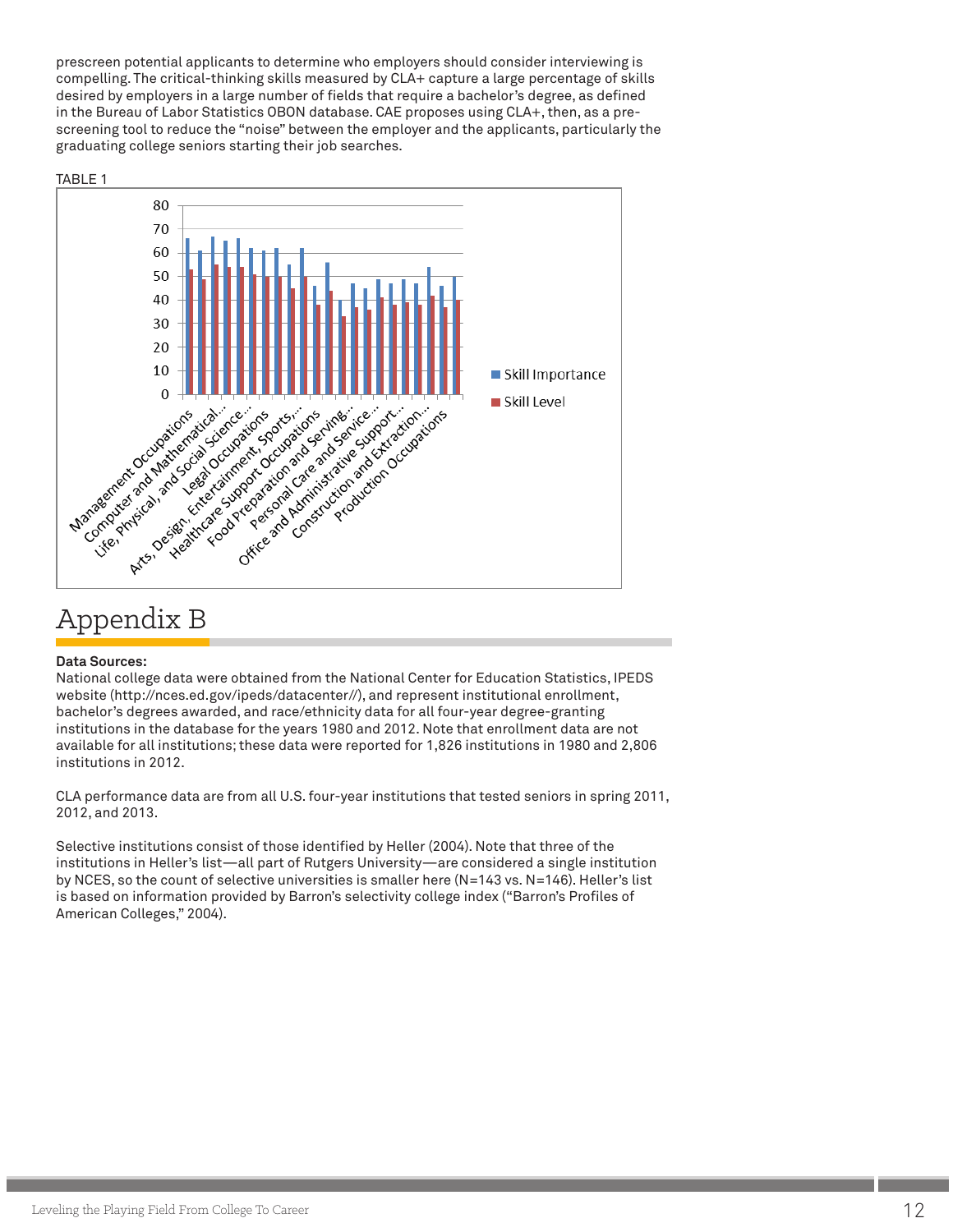# Appendix C

**Selective Colleges and Universities:** Amherst College, MA Austin College, TX Babson College, MA Barnard College, NY Bates College, ME Beloit College, WI Boston College, MA Boston University, MA Bowdoin College, ME Brandeis University, MA Brigham Young University-Provo, UT Brown University, RI Bryn Mawr College, PA Bucknell University, PA California Institute of Technology, CA Carleton College, MN Carnegie Mellon University, PA Case Western Reserve University, OH Claremont McKenna College, CA Colby College, ME Colgate University, NY College of the Atlantic, ME College of the Holy Cross, MA College of William and Mary, VA Colorado College, CO Colorado School of Mines, CO Columbia University in the City of New York, NY Connecticut College, CT Cooper Union for the Advancement of Science and Art, NY Cornell University, NY Dartmouth College, NH Davidson College, NC Drew University, NJ Duke University, NC Emory University, GA Franklin and Marshall College, PA Furman University, SC George Washington University, DC Georgetown University, DC Georgia Institute of Technology-Main Campus, GA Gettysburg College, PA Grinnell College, IA Grove City College, PA Hamilton College, NY Hampshire College, MA Harvard University, MA Harvey Mudd College, CA Haverford College, PA Illinois Institute of Technology, IL Illinois Wesleyan University, IL Jewish Theological Seminary of America, NY Johns Hopkins University, MD Kenyon College, OH Kettering University, MI Knox College, IL Lafayette College, PA Lawrence University, WI Lehigh University, PA Loyola University Maryland, MD Lyon College, AR Macalester College, MN

Massachusetts Institute of Technology, MA Miami University-Oxford, OH Middlebury College, VT Mount Holyoke College, MA New College of Florida, FL New York University, NY Northwestern University, IL Oberlin College, OH Pennsylvania State University-Main Campus, PA Pepperdine University, CA Pitzer College, CA Pomona College, CA Princeton University, NJ Providence College, RI Reed College, OR Rhodes College, TN Rice University, TX Rose-Hulman Institute of Technology, IN Rutgers University-New Brunswick, NJ Saint Louis University-Main Campus, MO Santa Clara University, CA Sarah Lawrence College, NY Scripps College, CA Sewanee-The University of the South, TN Skidmore College, NY Smith College, MA Southwestern University, TX St Mary's College of Maryland, MD St Olaf College, MN Stanford University, CA Stevens Institute of Technology, NJ SUNY at Binghamton, NY SUNY College at Geneseo, NY SUNY College of Environmental Science and Forestry, NY Swarthmore College, PA Syracuse University, NY The College of New Jersey, NJ Trinity College, CT Trinity University, TX Tufts University, MA Tulane University of Louisiana, LA Union College, NY United States Air Force Academy, CO United States Coast Guard Academy, CT United States Merchant Marine Academy, NY United States Military Academy, NY United States Naval Academy, MD University of California-Berkeley, CA University of California-Davis, CA University of California-Los Angeles, CA University of California-Santa Barbara, CA University of Chicago, IL University of Florida, FL University of Georgia, GA University of Illinois at Urbana-Champaign, IL University of Mary Washington, VA University of Miami, FL University of Michigan-Ann Arbor, MI University of North Carolina at Chapel Hill, NC University of Notre Dame, IN University of Pennsylvania, PA University of Puget Sound, WA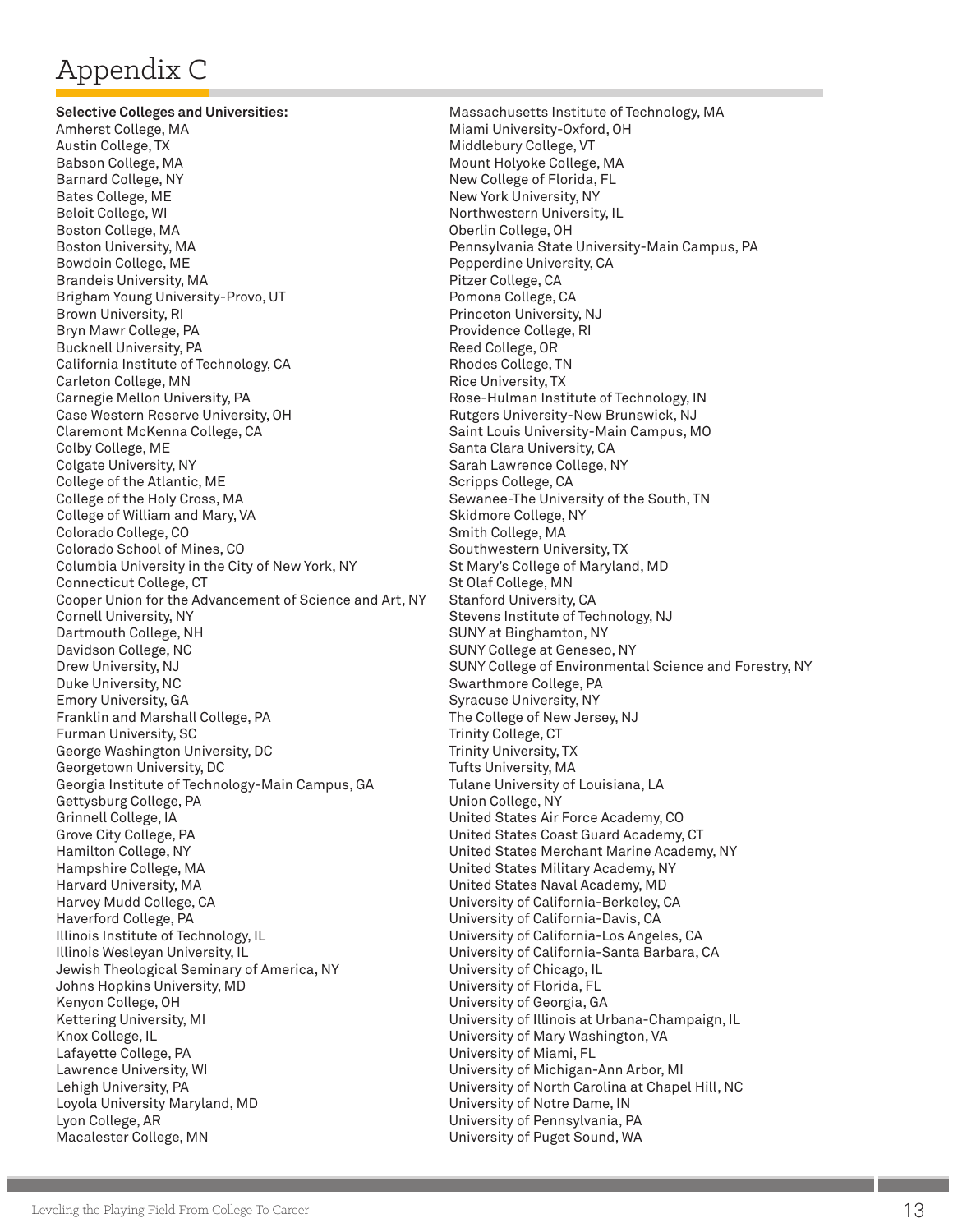University of Richmond, VA University of Rochester, NY University of Southern California, CA University of Virginia-Main Campus, VA University of Wisconsin-Madison, WI Ursinus College, PA Vanderbilt University, TN Vassar College, NY Villanova University, PA Wake Forest University, NC Washington and Lee University, VA

Washington University in St Louis, MO Webb Institute, NY Wellesley College, MA Wesleyan College, GA Wheaton College, IL Whitman College, WA Williams College, MA Worcester Polytechnic Institute, MA Yale University, CT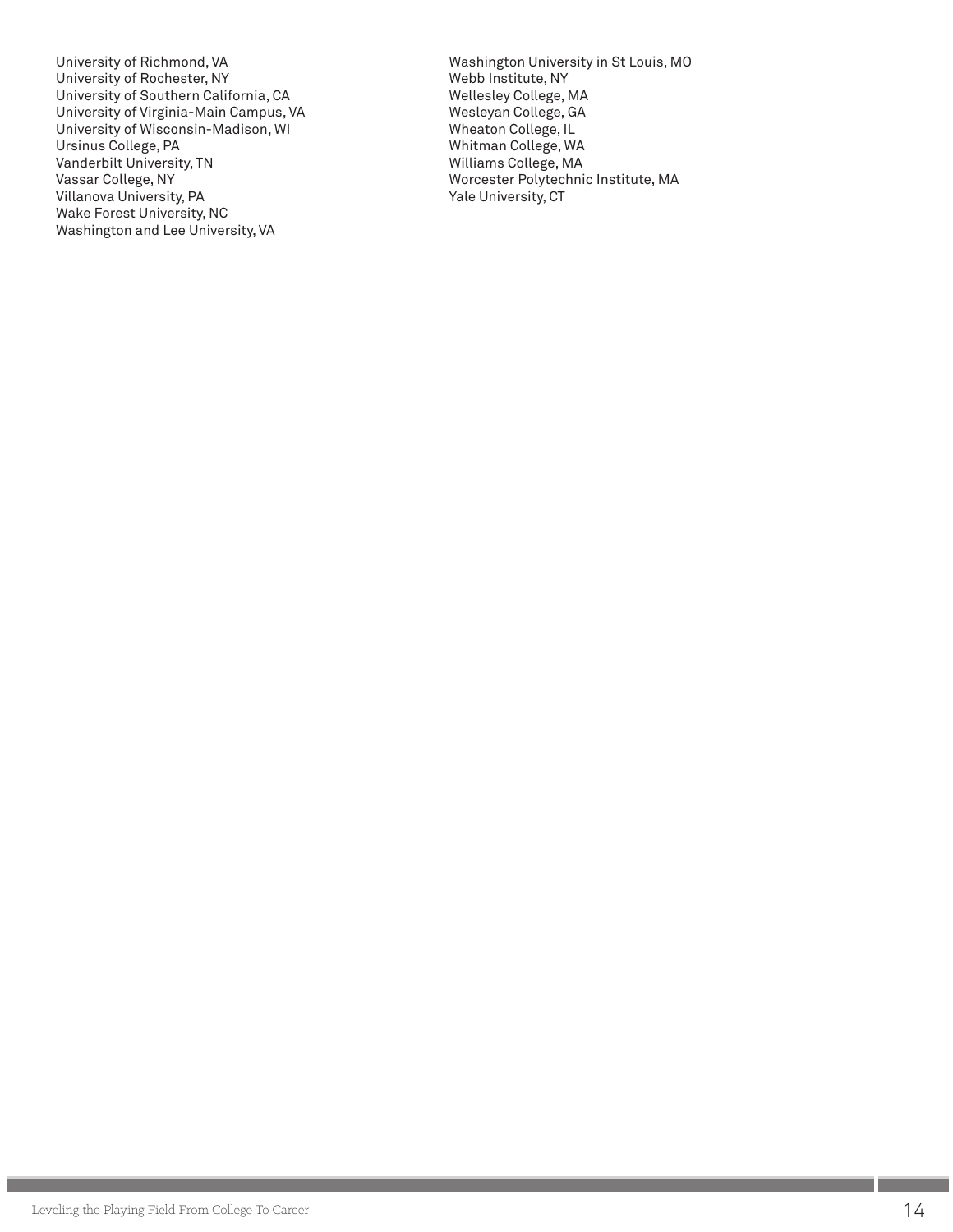### References

ACT (2014). Work Keys. Iowa City, IOWA.

- Allen, D. (2014). Our declaration: A reading of the Declaration of Independence in defense of equality. New York, NY: Liveright Press.
- Anastasi, A., & Urbina, S. (1997). Psychological testing (7th edition). Upper Saddle River, NJ: Prentice Hall.
- Arum, R., & Roksa, J. (2014). Aspiring adults adrift: Tentative transitions of college graduates. Chicago, IL: University of Chicago Press.
- Barron's profiles of American colleges. (2004). New York: Barron's.
- Benjamin, R. (2014, March/April). Two questions about critical-thinking tests in higher education. Change: The Magazine of Higher Learning, 46(2), 32-39.
- Benjamin, R., Klein, S., Steedle, J., Zahner, D., Elliot, S., & Patterson, J. (2013). The case for critical thinking skills and performance assessment. Retrieved from http://cae.org/images/uploads/pdf/the\_case\_for\_critical\_thinking\_skills.pdf

CAE. (2014). CLA+ overview. Retrieved from http://cae.org/performance-assessment/category/cla-overview/

- CAE. (2014). VSE data miner. New York: Voluntary Support of Education.
- Economic Modeling Specialists Intl. (2014). The skills gap: A national issue that requires a regional focus (New Skills At Work Report). New York, NY: JPMorgan Chase & Co.
- Ferreira, J. (2013, September 5). Disruptive innovation versus Harvard: Who will win? [Web log post]. Retrieved from http://www. linkedin.com/today/post/article/20130905152238-5048055-disruptive-innovation-vs-harvard-who-will-win

Fishkin, J. (2014). Bottlenecks: A new theory of equal opportunity. Oxford, UK: Oxford University Press.

- Hart Research Associates, Inc. (2013). It takes more than a major: Employer priorities for college learning and student success. Retrieved from http://www.aacu.org/leap/documents/2013\_EmployerSurvey.pdf
- Hartz, L. (1955). The liberal tradition in America: An interpretation of American political thought since the revolution. Boston, MA: Harcourt Brace.
- Harsanyi, J. C. (1969). Rational-choice models of political behavior vs. functionalist and conformist theories. World Politics, 21(4), 91-108. doi:10.2307/2009665
- Heckman, J. J., Krueger, A. B., & Friedman, B. M (Eds.). (2005). Inequality in America. Cambridge, MA: Massachusetts of Technology Press.
- Hersh, R. H., Bundick, M., Keeling, R., Keyes, C., Kurpius, A., Shavelson, R., Silverman, D., & Swaner, L. (2008). A well-rounded education for a flat world (Sponsored by the S. Engelhard Center: College Outcomes Project). Paper presented at the Leadership Coalition: President's Symposium, Washington D.C. Retrieved from https://www2.cortland.edu/ dotAsset/197175.pdf
- Hoxby, C., & Avery, C. (2012). The missing "one-offs": The hidden supply of high-achieving, low-income students. (NBER Working Paper No. 18586). Cambridge, MA: National Bureau of Economic Research. doi:10.3386/w18586
- Hirschman, A. O., & Rothschild, M. (1973). The changing tolerance for income inequality in the course of economic development. The Quarterly Journal of Economics, 87(4), 544-66. doi:10.2307/1882024